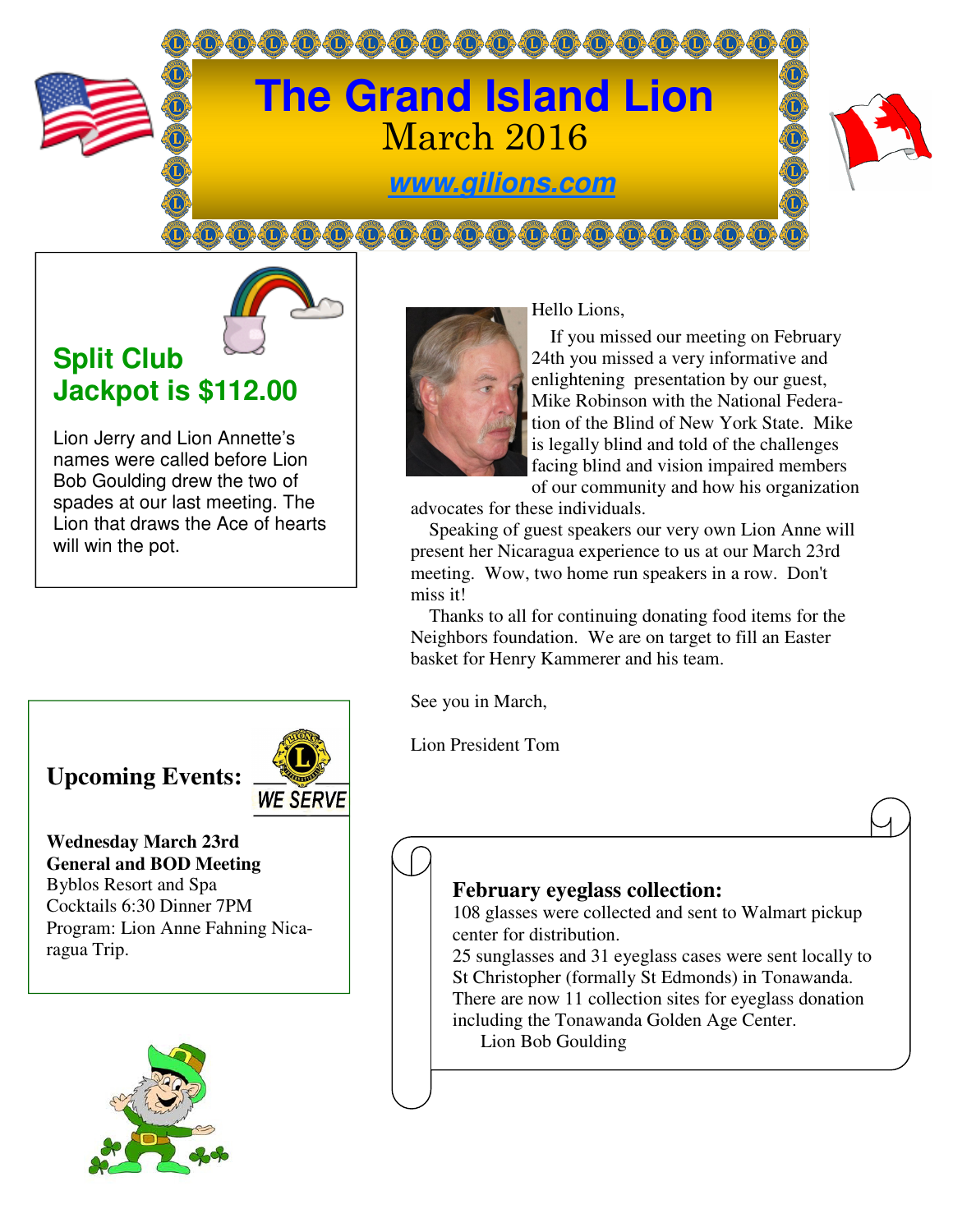

Mike Robinson on the right , poses with Lions President Tom Rusert at our February 24th meeting. Robinson who is President of the NY Federation of the blind was our guest speaker and discussed how his organization was working to improve accessibility for the blind throughout the state.



Lion Anne Fahning who recently returned from a medical mission in Nicaragua will be our guest speaker at our March 23rd meeting. Pictured above are twin girls ( one of which is blind) who were brought to the mission seeking help. Below a picture of people waiting at the clinic.

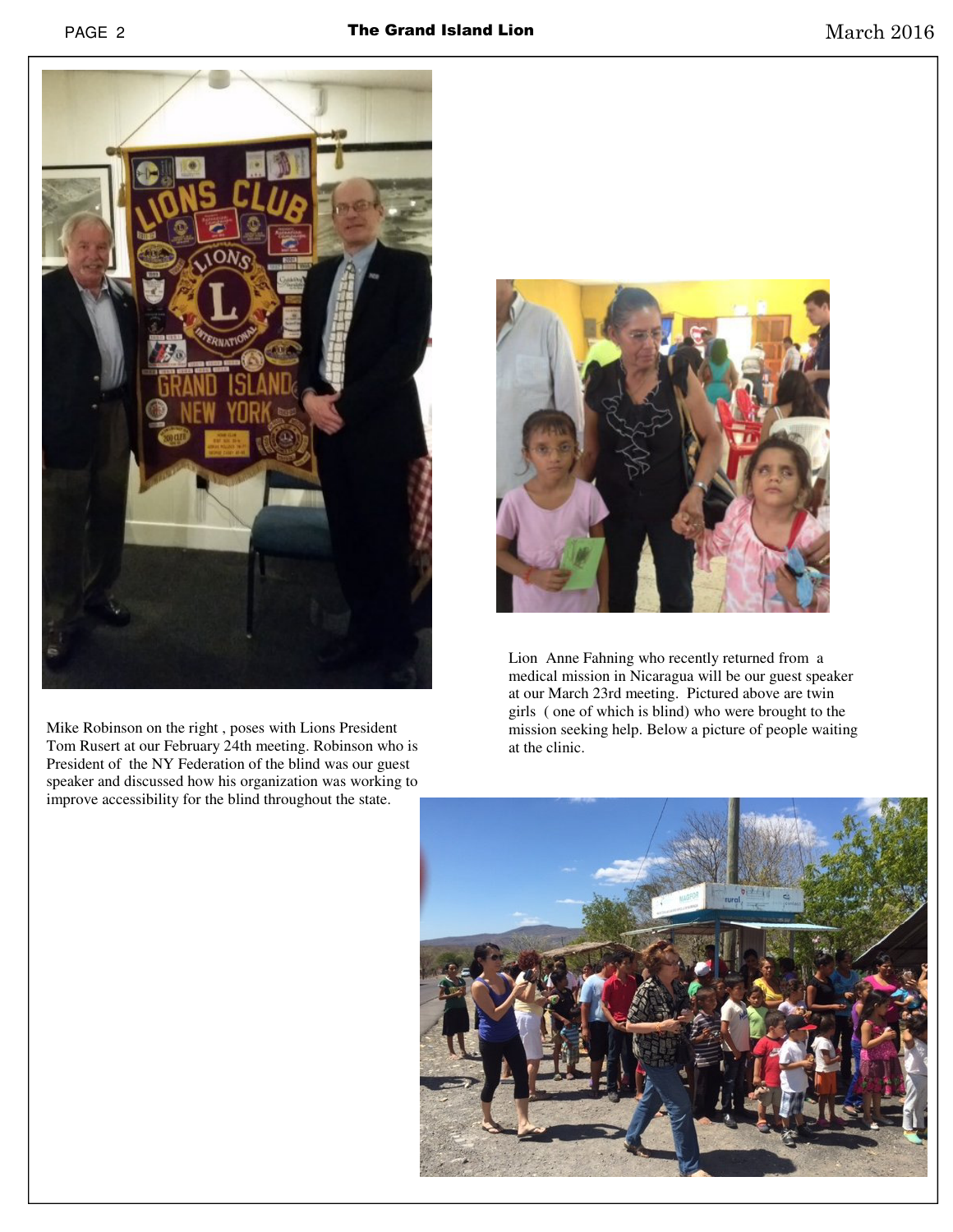

**Come and enjoy Spaghetti with meatballs, salad, Italian bread, and beverages. Many deserts will be available. There will be a basket auction with dozens of baskets along with a door prize and 50/50 split.** 

*When* **Sunday April 18th 2016 from 5 PM to 8** 

*Where* **Byblos Niagara Resort and Spa, 100 Whitehaven Rd,** 

*Tickets* **\$8 Adults, \$5 Children under 12.** 

*Purpose* 

All proceeds are used to fund the Grand Island Lions "Special Kids Picnic" held on the third Wednesday in July at the Buffalo Launch Club.